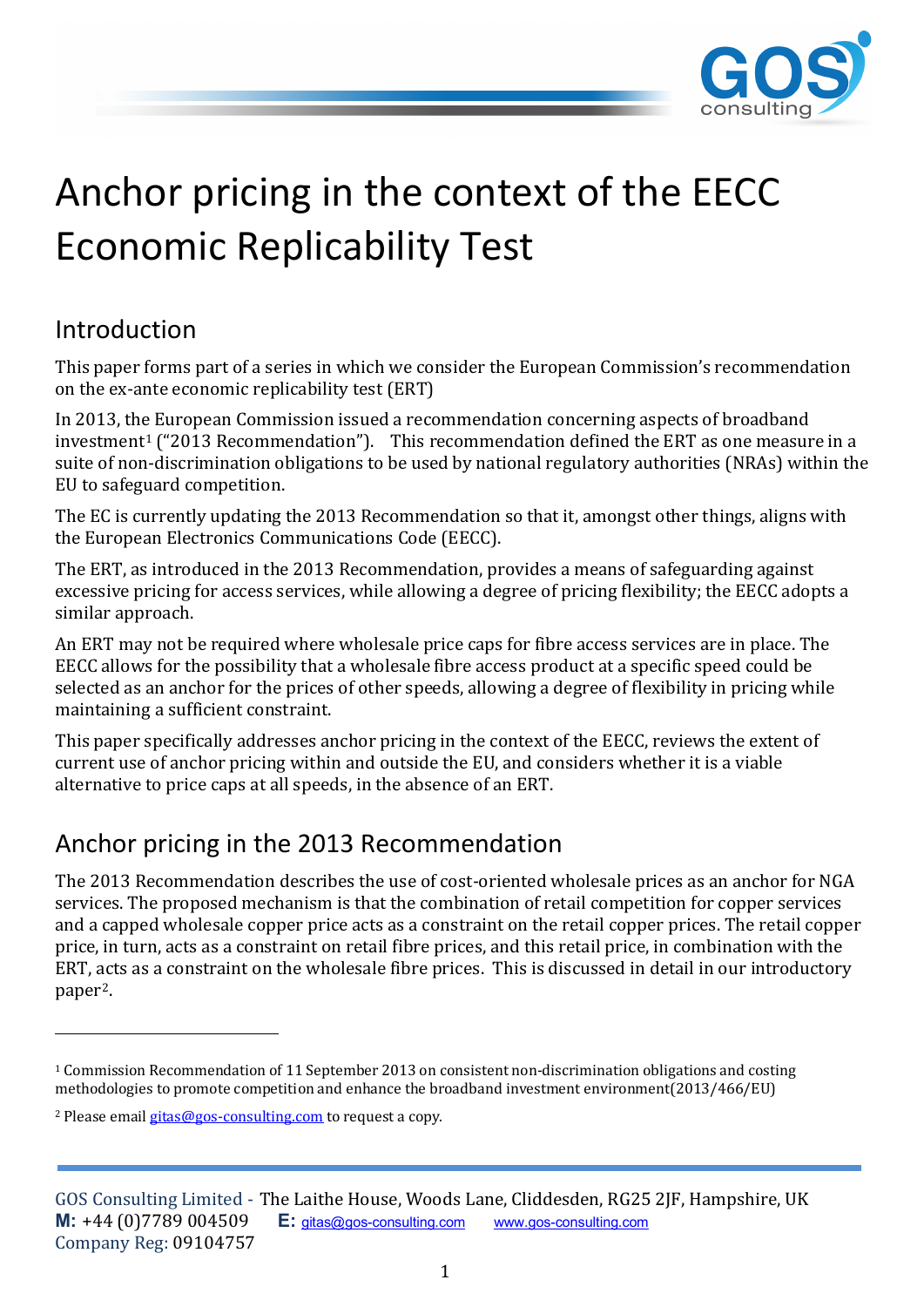

This approach relies on the ubiquitous deployment of regulated copper services as a price anchor; however once copper services are withdrawn, then it would be necessary to have some form of fibre price cap to act as a constraint, as recognised in the 2013 Recommendation:

*"If the product offered by the SMP operator on the legacy access network is no longer able to exercise a demonstrable retail price constraint on the NGA product (for example in the event of a copper switch-off), it could in principle be replaced by an NGA-based product that is tailored to have the same product features. However, it is not envisaged that such an NGA-based anchor will be required in the immediate future or before 2020."*[3](#page-1-0)

### Anchor pricing under the EECC

The EECC mentions a price anchor only once, as follows:<sup>4</sup>

*More specifically, to prevent excessive prices in markets where there are undertakings designated as having significant market power, pricing flexibility should be accompanied by additional safeguards to protect competition and end-user interests, such as strict non-discrimination obligations, measures to ensure technical and economic replicability of downstream products, and a demonstrable retail price constraint resulting from infrastructure competition or a price anchor stemming from other regulated access products, or both. [emphasis added]*

Although the EECC is not at all specific about the design or scope of such a price anchor, it is clear that an anchor-pricing approach, if that results in a demonstrable retail price constraint, is an acceptable means of providing such a constraint.

### Why use anchor pricing?

Anchor pricing in telecoms regulation originated in the UK<sup>5</sup>; in a consultation on future broadband policy[6](#page-1-3) Ofcom stated:

*"Anchor products provide a high degree of flexibility for investors in new access networks, allowing the option to secure higher returns for new or higher performance services. This flexibility also provides operators with an ability to experiment with service offerings and tailor them to end customer needs.* 

<span id="page-1-0"></span><sup>3</sup> European Commission. 11 September 2013. "Commission recommendation on consistent non-discrimination obligations and costing methodologies to promote competition and enhance the broadband investment environment - C(2013) 5761." para 56

<span id="page-1-1"></span><sup>4</sup> <https://eur-lex.europa.eu/legal-content/EN/TXT/PDF/?uri=CELEX:32018L1972&from=EN> para 193

<span id="page-1-2"></span><sup>5</sup> Anchor product regulation – retrospective and prospective: Brian Williamson October 2013 [https://plumconsulting.co.uk/wpdm-package/plum-oct2013-anchor-product-regulation-retrospective-and-prospective](https://plumconsulting.co.uk/wpdm-package/plum-oct2013-anchor-product-regulation-retrospective-and-prospective-pdf/)[pdf/](https://plumconsulting.co.uk/wpdm-package/plum-oct2013-anchor-product-regulation-retrospective-and-prospective-pdf/)

<span id="page-1-3"></span><sup>6</sup> Ofcom. September 2007. "Future broadband - Policy approach to next generation access." [http://stakeholders.ofcom.org.uk/binaries/consultations/nga/summary/future\\_broadband\\_nga.pdf](http://stakeholders.ofcom.org.uk/binaries/consultations/nga/summary/future_broadband_nga.pdf)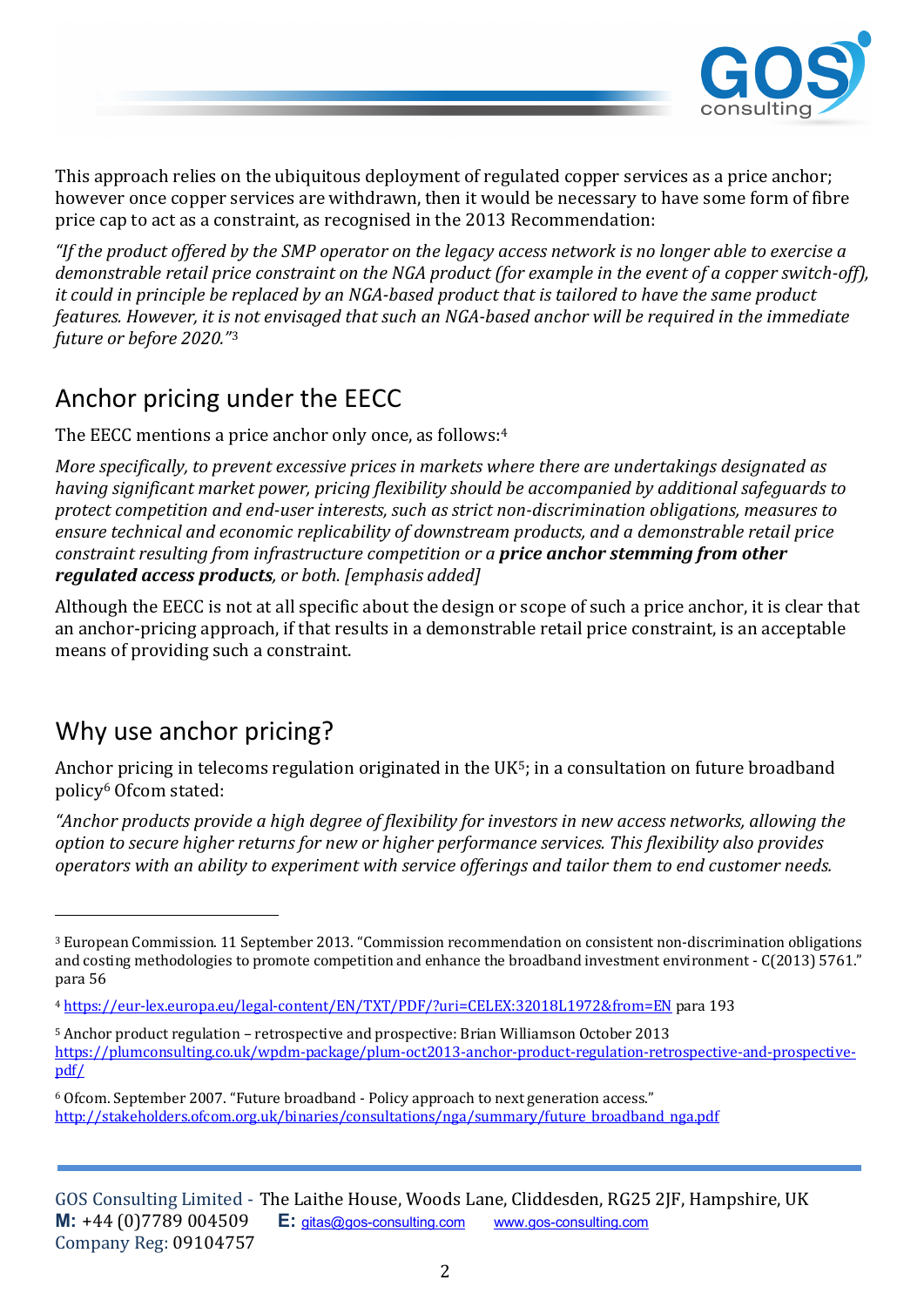

*Such price differentiation is also welfare enhancing. Price differentiation…could in turn allow investments to take place that would, with a single price, not be possible. This is unlikely to be possible under a flat rate pricing system (such as cost based pricing)."*

Under this rationale, Ofcom then implemented a regime where the copper products acted as a price anchor on the emerging FTTC products. This allowed investment incentives for mass FTTC rollout by the incumbent, and an ERT was then used in conjunction with copper price controls. From 2016, Ofcom abandoned the ERT and introduced a price control on a 40Mbps NGA anchor product, with pricing freedom for higher speeds.

So, it appears that Ofcom's key rationale for adopting anchor pricing was to provide investment incentives to support fibre rollout, by allowing pricing freedom for products other than the anchor.

In theory, the anchor product approach balances the need to provide some protection for consumers and access seekers against the following objectives:

- Price differentiation, allowing investment decisions to be aligned with end user willingness to pay;
- Allowing investors to make efficient investment choices across a portfolio of options (eg, location, timing, technology).

The choice of anchor product would typically be made by a consideration of the chain of substitution from lower to higher speeds. If the chain of substitution is strong/weak at the level of the observed retail prices, then the anchor product will/will not constrain prices.

In addition, for an anchor to be an effective constraint, it should be chosen such that its speed covers a significant proportion of lines in the market, and that higher speed products are a lower proportion of lines. The flexibility allowed in the pricing of these higher speeds is considered important in providing investment incentives and scope for innovation and differentiation.

# Limitations of anchor pricing

The effectiveness of anchor pricing for fibre access is dependent on the chain of substitution among the different product speeds, and the choice of the speed for the anchor product is critical. It is expected that this will change over time, such that a particular anchor speed can be expected to provide less of a constraint as average product speeds increase.

While anchor pricing of an individual speed may result in a price gradient across all speeds, it should be noted that this gradient will not necessarily correspond to the price gradient set by regulators. For purely copper-based technologies, involving a dedicated copper line per customer, the per-line cost for different speeds is virtually identical; for FTTC and FTTP, there is typically a mixture of dedicated and shared cables and this tends to result in a gradient where a higher proportion of the costs are often attributed to higher speed products. Under a price-cap approach, cost orientation is typically achieved either for each individual product or across a basket of all speeds. In the latter case, there is some degree of pricing freedom (although regulator may introduce sub-baskets to constrain particular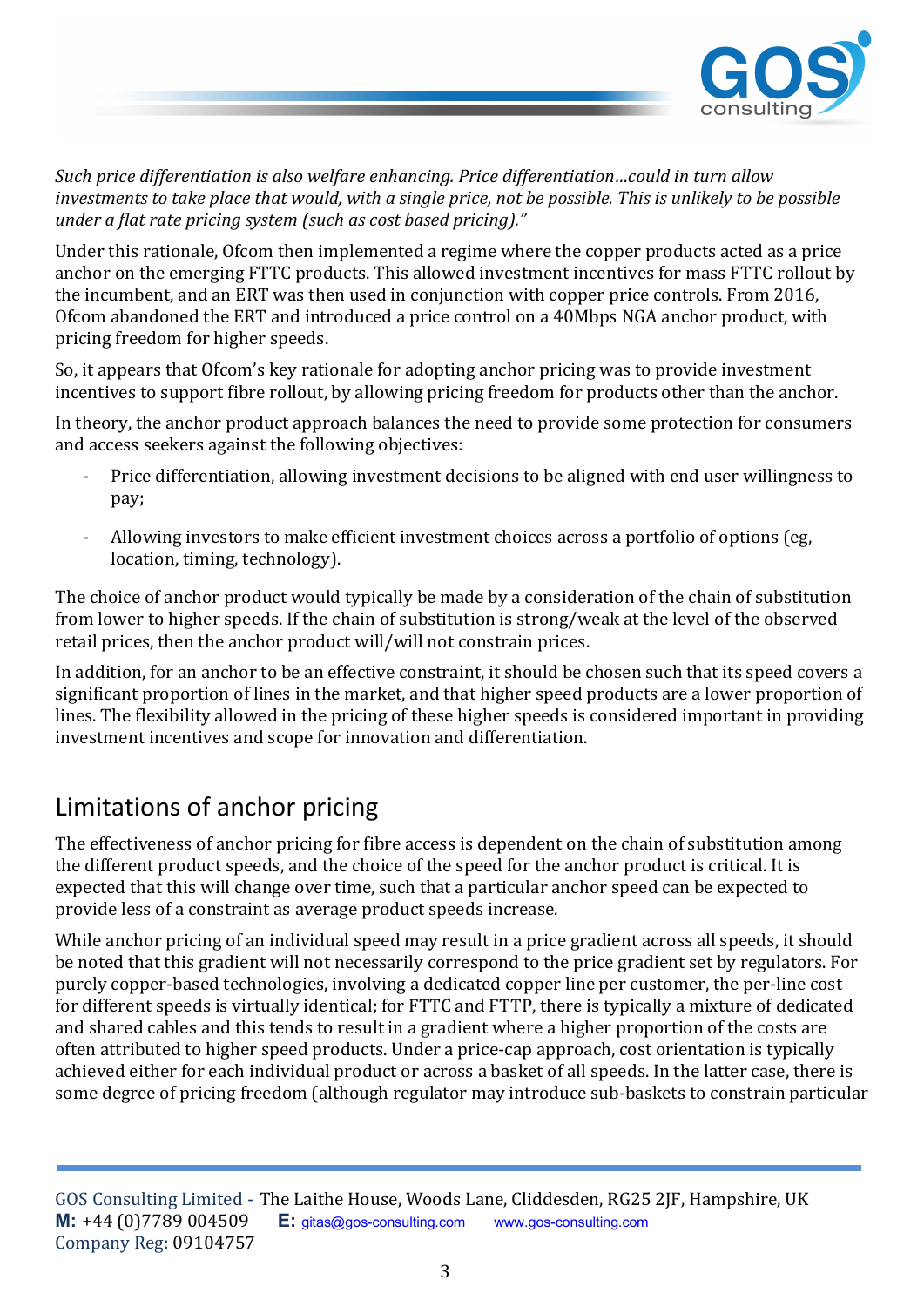

products of interest), but cost orientation is maintained on average. If anchor pricing is the only regulatory measure, on the other hand, then it may result in average prices above cost.

As with all price-cap methods, anchor pricing does not provide a price floor, and does not constrain an SMP operator from some types of anti-competitive behaviour such as predatory pricing, which could harm investment incentives. Other measures may be needed to address this.

### Alternatives to anchor pricing

In the absence of price anchors provided by alternative infrastructure (such as copper or mobile networks), it remains necessary to provide a constraint on wholesale prices. If this is not achieved via a selected anchor product, then traditional price controls may be used, which can take two forms:

- Price controls may be set individually for all products within the SMP market, typically with a glide path to achieve cost orientation by the end of a defined period.
	- $\circ$  Allows no pricing flexibility between different product variants (eg, speeds);
	- o Pricing gradient by speed very unlikely to reflect commercial optimum, and may result in misalignment with market-based retail prices;
	- o Weak investment incentives; an ability to charge higher prices for higher speeds may be a key driver for investment in fibre networks, but gradients based on costs may inhibit this.
- Alternatively, price controls may be set for one or more baskets, each covering a variety of product variants:
	- o Ensures overall cost orientation but allows flexibility within each basket;
	- o Larger or smaller baskets can be used to constrain prices less or more tightly;
	- o May not provide strong investment incentives.

A further approach involves the use of an overall revenue cap in addition to anchor prices, typically determined from a Regulated Asset Base (RAB) and a building block model. This has some similarities with traditional large-basket price controls, but may provide better investment incentives, as the revenue cap may be more flexible in allowing recovery of new investments, although this depends on the design of the model and the time period over which costs are forecast and recovered.

The pros and cons of each method are summarised in the table below. It should be noted that the pricing methods are not exclusive; for example, a broad revenue cap may be combined with anchor pricing on key individual products.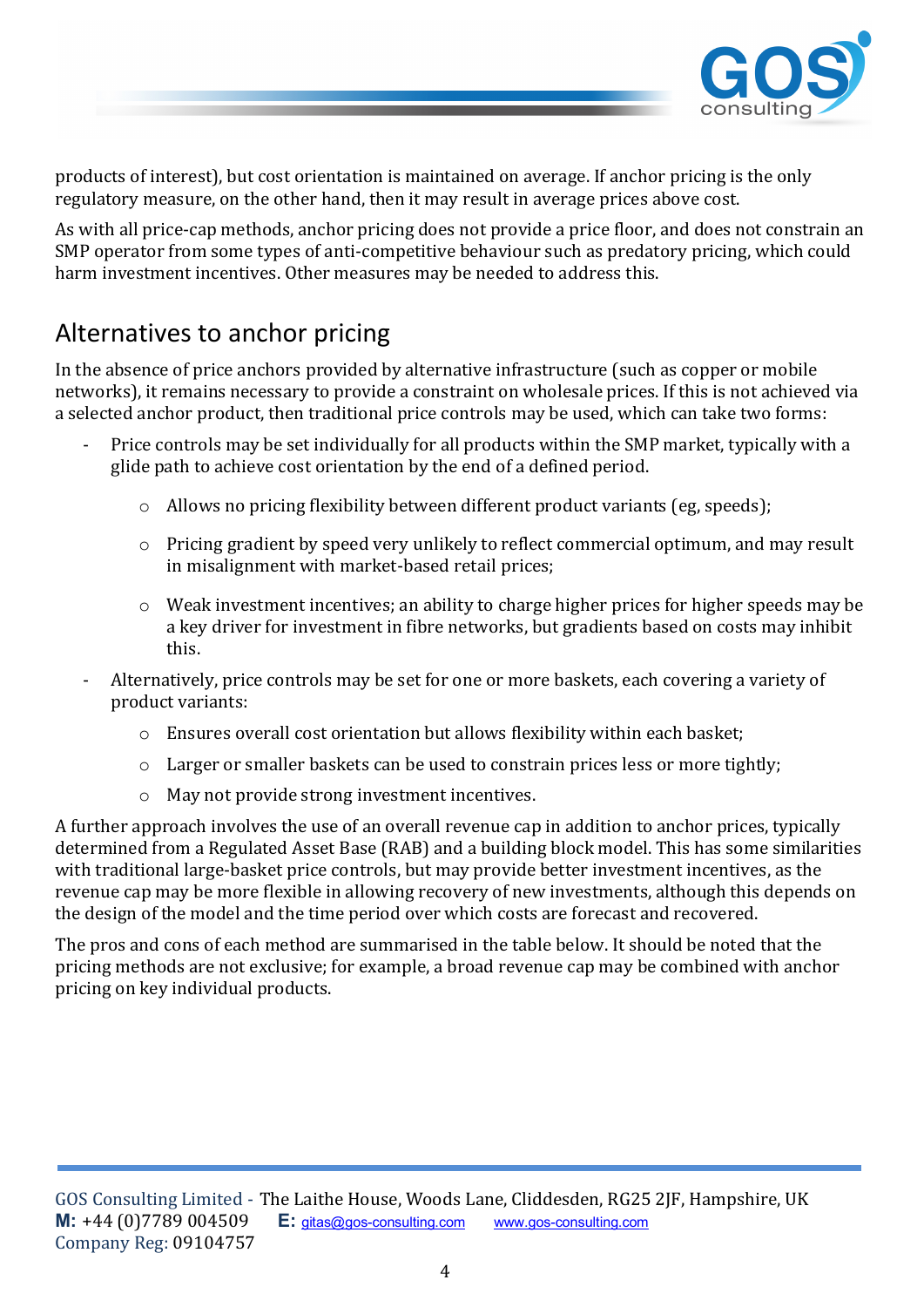

| Method                     | Cost<br>orientation              | Consumer/access<br>seeker protection | Pricing flexibility    | Investment<br>incentives |
|----------------------------|----------------------------------|--------------------------------------|------------------------|--------------------------|
| Price control (by product) | $\checkmark\checkmark\checkmark$ | $\checkmark\checkmark$               |                        |                          |
| Price control (baskets)    | $\checkmark$                     | $\checkmark\checkmark\checkmark$     | $\checkmark$           | $\checkmark$             |
| Revenue cap (RAB)          | $\checkmark$                     | $\checkmark$                         | $\checkmark$           | $\checkmark\checkmark$   |
| Anchor pricing             |                                  | ✓✓                                   | $\checkmark\checkmark$ | $\checkmark\checkmark$   |

### Review of price controls/anchor pricing implementation in practice

#### **Within EU**

Although anchor pricing via price controls on copper products is evident in the EU, there is no apparent evidence that anchor pricing is currently used in any EU countries as a means of price control applied directly to fibre anchor products, nor that such an approach is planned; traditional controls on fibre products are however widely used. According to the latest BEREC survey of regulatory accounting practice<sup>[7](#page-4-0)</sup>, there is an increasing trend for NRAs to use cost orientation for wholesale FTTH and NGA services, sometimes in parallel with an ERT, yet for the six countries discussed in our introductory paper, the following table shows that only Italy has introduced price controls for FTTH, and the others are relying on an ERT from the copper anchor.

| Country  | Copper price<br>control | <b>VULA FTTH</b><br>price control | ERT for<br><b>FTTH</b> |
|----------|-------------------------|-----------------------------------|------------------------|
| Austria  |                         | X                                 |                        |
| Ireland  |                         | X                                 |                        |
| Italy    |                         |                                   |                        |
| Slovenia |                         | X                                 |                        |
| Spain    |                         | X                                 |                        |
| Sweden   |                         | X                                 |                        |

<span id="page-4-0"></span><sup>7</sup> BEREC Report: Regulatory Accounting in Practice 2019, Annex 1 Table 1 [https://berec.europa.eu/eng/document\\_register/subject\\_matter/berec/reports/8907-berec-report-regulatory](https://berec.europa.eu/eng/document_register/subject_matter/berec/reports/8907-berec-report-regulatory-accounting-in-practice-2019)[accounting-in-practice-2019](https://berec.europa.eu/eng/document_register/subject_matter/berec/reports/8907-berec-report-regulatory-accounting-in-practice-2019)

GOS Consulting Limited - The Laithe House, Woods Lane, Cliddesden, RG25 2JF, Hampshire, UK<br>M: +44 (0)7789 004509 E: gitas@gos-consulting.com www.gos-consulting.com **E:** [gitas@gos-consulting.com](mailto:gitas@gos-consulting.com) Company Reg: 09104757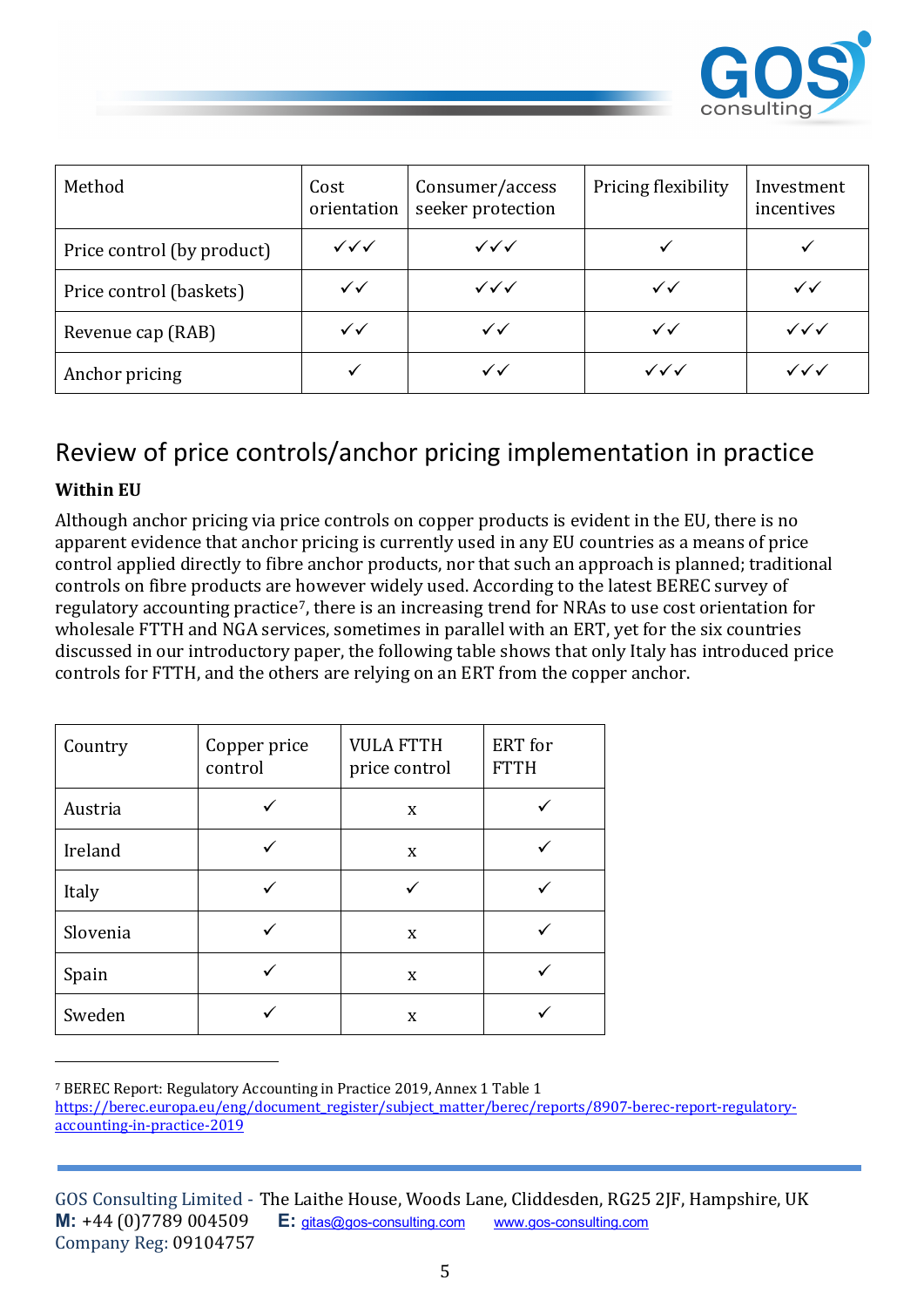

It seems likely that price controls for FTTH, whether via anchor pricing or other methods, will become more prevalent as copper services are increasingly withdrawn.

#### **Outside EU**

In the **United Kingdom** (an EU member state until 2020), as discussed above, Ofcom introduced the concept of anchor pricing for access regulation in 2007. This resulted in the application of the principle to BT's VULA product, where an ERT was specified for FTTC, along with price controls on the anchor copper services. From 2016, the ERT was discontinued; the current regulation is based on a 40Mbps NGA anchor product with pricing freedom for other speeds. Ofcom is still consulting on the price controls for 2021-26, but its current proposal is to continue with a price cap (inflation-based) for the 40Mbps anchor for both FTTC and FTTH, and pricing freedom for higher speeds. A defined price premium is allowed for the FTTH anchor over the FTTC equivalent. Passive access products (duct and pole) are also mandated, under a cost-based price control.

In **New Zealand,** a 100Mbps fibre broadband anchor product was proposed in 2018. The fibre anchor price is based on the existing price of the service, with adjustments allowed for inflation. An overall revenue cap on regulated fibre services will in introduced at the start of 2022, based on estimated costs, as well as mandated passive fibre access on commercial terms.

So, the New Zealand approach differs from the UK, particularly from the start of 2022, in that it will include two key price regulation methods on the active FTTH products – the anchor price for 100Mbps and the overall revenue cap. Both of these controls were quite stringent when first proposed; the anchor speed is high (and so the price constraint would likely apply to the majority of FTTH lines with little effective pricing freedom for higher speeds) and the revenue cap was specific to fibre products, and hence not very flexible. It was noted<sup>[8](#page-5-0)</sup> in 2017 that there are risks associated with such multiple regulation of the fibre price, and this could lead to low returns, blunted investment incentives and a slow rate of fibre uptake. However, the 2020 Chorus annual report<sup>[9](#page-5-1)</sup> notes that over 60% of broadband connections are now fibre, and of these 100Mbps comprised 69% of fibre connections, with 1Gbps connections having increased strongly to 16%; this suggests that the proposed anchor speed may be appropriate to the evolving situation.

<https://www.mbie.govt.nz/dmsdocument/1125-chorus-attachment-report-from-brian-williamson-tar-post-2020-sub-pdf>

GOS Consulting Limited - The Laithe House, Woods Lane, Cliddesden, RG25 2JF, Hampshire, UK<br>M: +44 (0)7789 004509 E: gitas@gos-consulting.com www.gos-consulting.com **E:** [gitas@gos-consulting.com](mailto:gitas@gos-consulting.com) Company Reg: 09104757

<span id="page-5-0"></span><sup>&</sup>lt;sup>8</sup> Ensuring that anchor product regulation is effective; or how to avoid a regulatory Chimera by Brian Williamson, March 2017

<span id="page-5-1"></span><sup>9</sup> <https://company.chorus.co.nz/reports>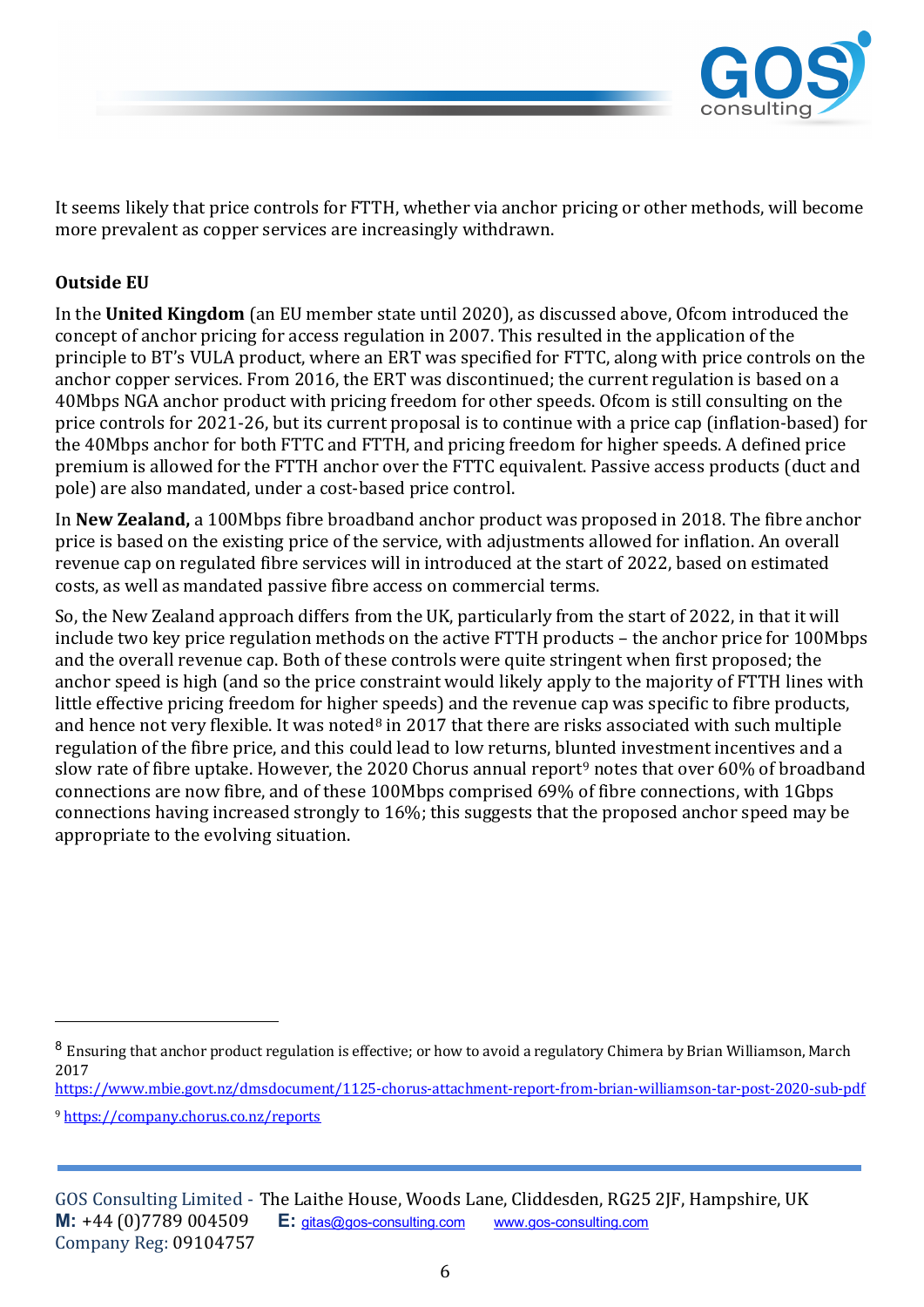

# Conclusions

Anchor pricing provides a means of constraining the wholesale fibre prices charged by SMP operators, while allowing a degree of pricing freedom to maintain investment incentives and enable price differentiation.

Price controls on copper services have been used in conjunction with an ERT for NGA services in several countries in the EU, but there is no evidence yet of the use of a speed-based anchor for fibreonly services. It seems likely that anchor-pricing may be more widely considered as copper services are withdrawn, and a constraint on FTTH prices is needed.

Speed-based anchors are being used for fibre services in the UK and New Zealand, although the circumstances are different in each case. In the UK, the market has the potential to become competitive, with many infrastructure providers, and the anchor approach allows considerable pricing freedom for wholesale products above 40Mbps, and there are no other pricing measures apart from duct and pole access. In New Zealand the provision of fibre infrastructure is less likely to become competitive, and wholesale products are subject to additional constraints as well as anchor pricing.

The choice of speed of anchor product is important, as it determines the effectiveness of the price constraint, and the level of pricing freedom afforded. There is a balance to be struck and the appropriate speed may change over time.

There are important pricing issues which anchor pricing does not address, and additional measures may be needed to cover anti-competitive pricing by operators with market power.